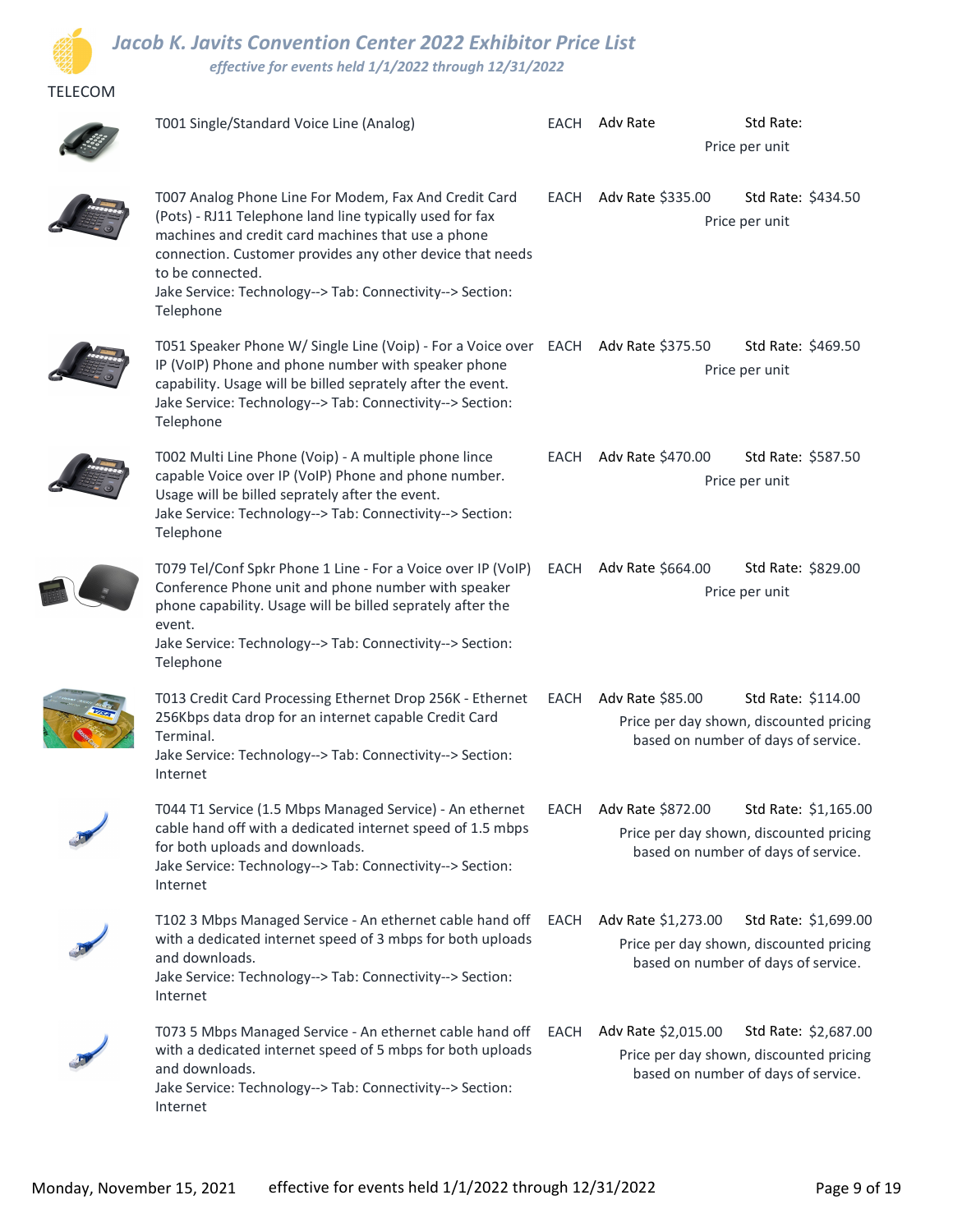

## Jacob K. Javits Convention Center 2022 Exhibitor Price List effective for events held 1/1/2022 through 12/31/2022

| T074 10 Mbps Managed Service - An ethernet cable hand off EACH<br>with a dedicated internet speed of 10 mbps for both uploads<br>and downloads.<br>Jake Service: Technology--> Tab: Connectivity--> Section:<br>Internet                                                                                                                                                                               | Adv Rate \$3,795.00<br>Std Rate: \$5,048.00<br>Price per day shown, discounted pricing<br>based on number of days of service.     |
|--------------------------------------------------------------------------------------------------------------------------------------------------------------------------------------------------------------------------------------------------------------------------------------------------------------------------------------------------------------------------------------------------------|-----------------------------------------------------------------------------------------------------------------------------------|
| T075 15 Mbps Managed Service - An ethernet cable hand off EACH<br>with a dedicated internet speed of 15 mbps for both uploads<br>and downloads.<br>Jake Service: Technology--> Tab: Connectivity--> Section:<br>Internet                                                                                                                                                                               | Adv Rate \$5,238.00<br>Std Rate: \$6,966.00<br>Price per day shown, discounted pricing<br>based on number of days of service.     |
| T076 20 Mbps Managed Service - An ethernet cable hand off EACH<br>with a dedicated internet speed of 20 mbps for both uploads<br>and downloads.<br>Jake Service: Technology--> Tab: Connectivity--> Section:<br>Internet                                                                                                                                                                               | Adv Rate \$6,425.00<br>Std Rate: \$8,545.00<br>Price per day shown, discounted pricing<br>based on number of days of service.     |
| T004 30 Mbps Managed Service - An ethernet cable hand off EACH<br>with a dedicated internet speed of 30 mbps for both uploads<br>and downloads.<br>Jake Service: Technology--> Tab: Connectivity--> Section:<br>Internet                                                                                                                                                                               | Adv Rate \$8,866.00<br>Std Rate: \$11,793.00<br>Price per day shown, discounted pricing<br>based on number of days of service.    |
| T005 50 Mbps Managed Service - An ethernet cable hand off EACH<br>with a dedicated internet speed of 50 mbps for both uploads<br>and downloads.<br>Jake Service: Technology--> Tab: Connectivity--> Section:<br>Internet                                                                                                                                                                               | Adv Rate \$12,857.00 Std Rate: \$17,099.00<br>Price per day shown, discounted pricing<br>based on number of days of service.      |
| T103 60 Mbps Managed Service - An ethernet cable hand off EACH<br>with a dedicated internet speed of 60 mbps for both uploads<br>and downloads.<br>Jake Service: Technology--> Tab: Connectivity--> Section:<br>Internet                                                                                                                                                                               | Adv Rate \$14,810.00 Std Rate: \$19,698.00<br>Price per day shown, discounted pricing<br>based on number of days of service.      |
| T104 75 Mbps Managed Service - An ethernet cable hand off EACH Adv Rate \$17,774.00 Std Rate: \$23,639.00<br>with a dedicated internet speed of 75 mbps for both uploads<br>and downloads.<br>Jake Service: Technology--> Tab: Connectivity--> Section:<br>Internet                                                                                                                                    | Price per day shown, discounted pricing<br>based on number of days of service.                                                    |
| T022 100 Mbps Managed Service - An ethernet cable hand<br>off with a dedicated internet speed of 100 mbps for both<br>uploads and downloads.<br>Jake Service: Technology--> Tab: Connectivity--> Section:<br>Internet                                                                                                                                                                                  | EACH Adv Rate \$22,750.00 Std Rate: \$30,257.00<br>Price per day shown, discounted pricing<br>based on number of days of service. |
| T045 Static Private/Public IP Address - To be ordered if a<br>Public or Private Static IP Address is required. The IP Adrdess<br>will be sent by email and it is the customer's responsibility to<br>configure their equipment accordingly. Please ensure the<br>order includes: a Managed Internet Service<br>Jake Service: Technology--> Tab: Connectivity--> Section:<br><b>Supporting Services</b> | EACH Adv Rate \$40.00<br>Std Rate: \$52.50<br>Price per day shown, discounted pricing<br>based on number of days of service.      |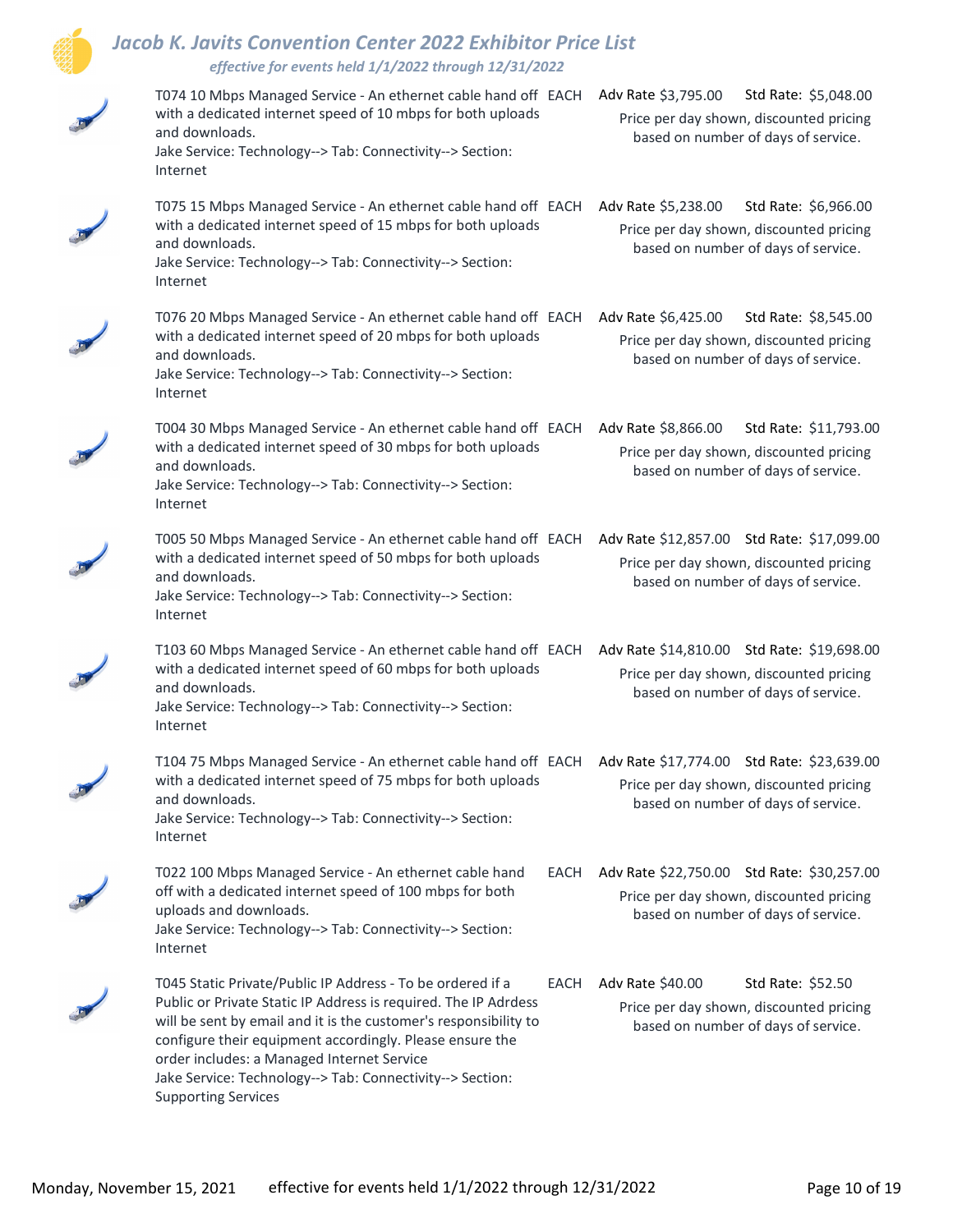|                                                       | <b>Jacob K. Javits Convention Center 2022 Exhibitor Price List</b><br>effective for events held 1/1/2022 through 12/31/2022                                                                                                                                                                                                                                                                                                                                                   |      |                        |                                                                                                      |
|-------------------------------------------------------|-------------------------------------------------------------------------------------------------------------------------------------------------------------------------------------------------------------------------------------------------------------------------------------------------------------------------------------------------------------------------------------------------------------------------------------------------------------------------------|------|------------------------|------------------------------------------------------------------------------------------------------|
|                                                       | T089 Vlan - Private Network Requires a second VLAN drop<br>(p2p) or a managed service<br>Jake Service: Technology--> Tab: Connectivity--> Section:<br><b>Supporting Services</b>                                                                                                                                                                                                                                                                                              | EACH | Adv Rate \$141.00      | Std Rate: \$188.00<br>Price per day shown, discounted pricing<br>based on number of days of service. |
| ABOF                                                  | T098 Technical Support Labor - Customer specific technical<br>support services (ex. to configure and maintain customer<br>equipment or for dedicated technical support beyond the<br>Javits handoff domain).<br>Jake Service: Technology--> Tab: Technology Labor                                                                                                                                                                                                             |      | 1/2HR Adv Rate \$78.15 | Std Rate: \$78.15<br>Price per hour. Billed in 1/2 Hour increments.                                  |
|                                                       | T060 8 Port Switch Rental - 8 Port Gigabit Ethernet Switch.<br>Additional labor and material will be charged depending on<br>the proximity (to extend lines beyond the switch) to connect<br>the devices. Please ensure the order includes: electrical<br>power<br>Jake Service: Technology--> Tab: Equipment                                                                                                                                                                 | EACH | Adv Rate \$45.00       | Std Rate: \$60.50<br>Price per day shown, discounted pricing<br>based on number of days of service.  |
|                                                       | T061 16 Port Switch Rental - 16 Port Gigabit Ethernet Switch. EACH<br>Additional labor and material will be charged depending on<br>the proximity (to extend lines beyond the switch) to connect<br>the devices. Please ensure the order includes: electrical<br>power<br>Jake Service: Technology--> Tab: Equipment                                                                                                                                                          |      | Adv Rate \$74.00       | Std Rate: \$98.00<br>Price per day shown, discounted pricing<br>based on number of days of service.  |
|                                                       | T105 Wireless Router Rental - Wireless router device to be<br>configured by Javits Technology Solutions Additional labor<br>and material will be charged depending on the proximity (to<br>extend lines beyond the switch) to connect the devices.<br>Please ensure the order includes: electrical power<br>Jake Service: Technology--> Tab: Equipment                                                                                                                        | EACH | Adv Rate \$78.00       | Std Rate: \$102.50<br>Price per day shown, discounted pricing<br>based on number of days of service. |
| $\left[\begin{matrix}\blacksquare\end{matrix}\right]$ | T112 Voucher for Basic use (768Kbps/\$8 per day FÇô<br>unsecure for credit card transactions - minimum of 10) - Wi-<br>Fi internet access voucher delivers internet at a maximum<br>speed of 768kbps. This is for very light non-business-critical<br>internet use. Order one voucher per device (minimum of 10<br>vouchers). Voucher code(s) and instructions will be sent to<br>the email on Account.<br>Jake Service: Technology--> Tab: Wi-Fi                             | EACH | Adv Rate \$8.59        | Std Rate: \$8.59<br>Price per unit                                                                   |
|                                                       | T091 Wi-Fi in booth - up to 1.5Mbps - (up to 5<br>devices) wireless internet access for up to 5 devices at up to<br>1.5Mbps upload/download per Device. (moderate usage).<br>MAC Address must be sent to Technology Solutions<br>technology@javitscenter.com / 212-216-5432). Please note,<br>without MAC Addresses, your devices cannot be connected.<br>Jake Service: Technology--> Tab: Wi-Fi                                                                              | EACH | Adv Rate \$615.00      | Std Rate: \$821.00<br>Price per day shown, discounted pricing<br>based on number of days of service. |
|                                                       | T092 Wi-Fi in booth - up to 1.5Mbps - (per additional device<br>after 5) - Order this item for every additional device above<br>the first 5 devices included with the Wi-Fi packege (up to 5<br>devices). Up to 1.5Mbps per Device. (moderate usage). MAC<br>Address must be sent to Technology Solutions<br>(technology@javitscenter.com / 212-216-5432). Please note,<br>without MAC Addresses, your devices cannot be connected.<br>Jake Service: Technology--> Tab: Wi-Fi | EACH | Adv Rate \$85.00       | Std Rate: \$114.00<br>Price per day shown, discounted pricing<br>based on number of days of service. |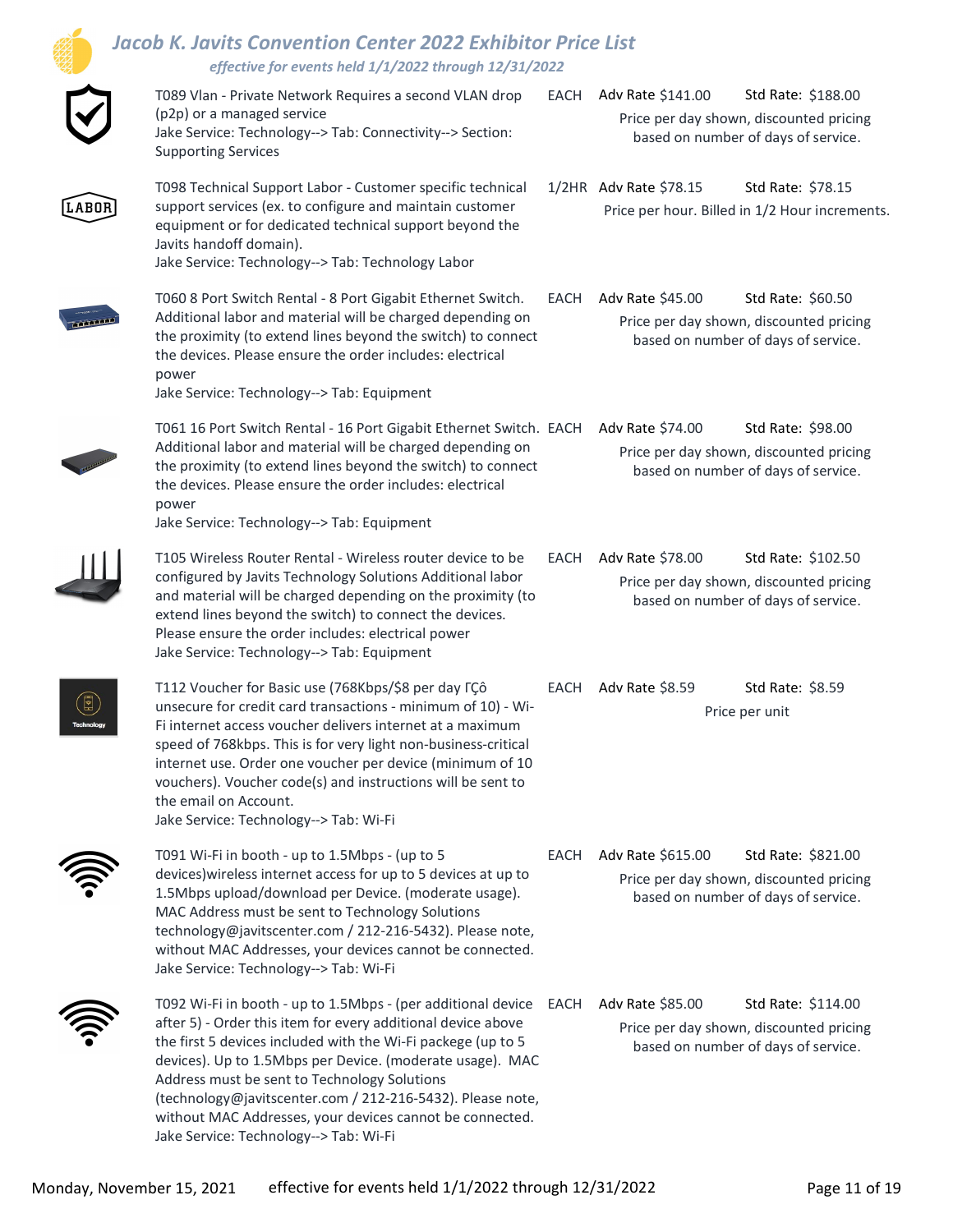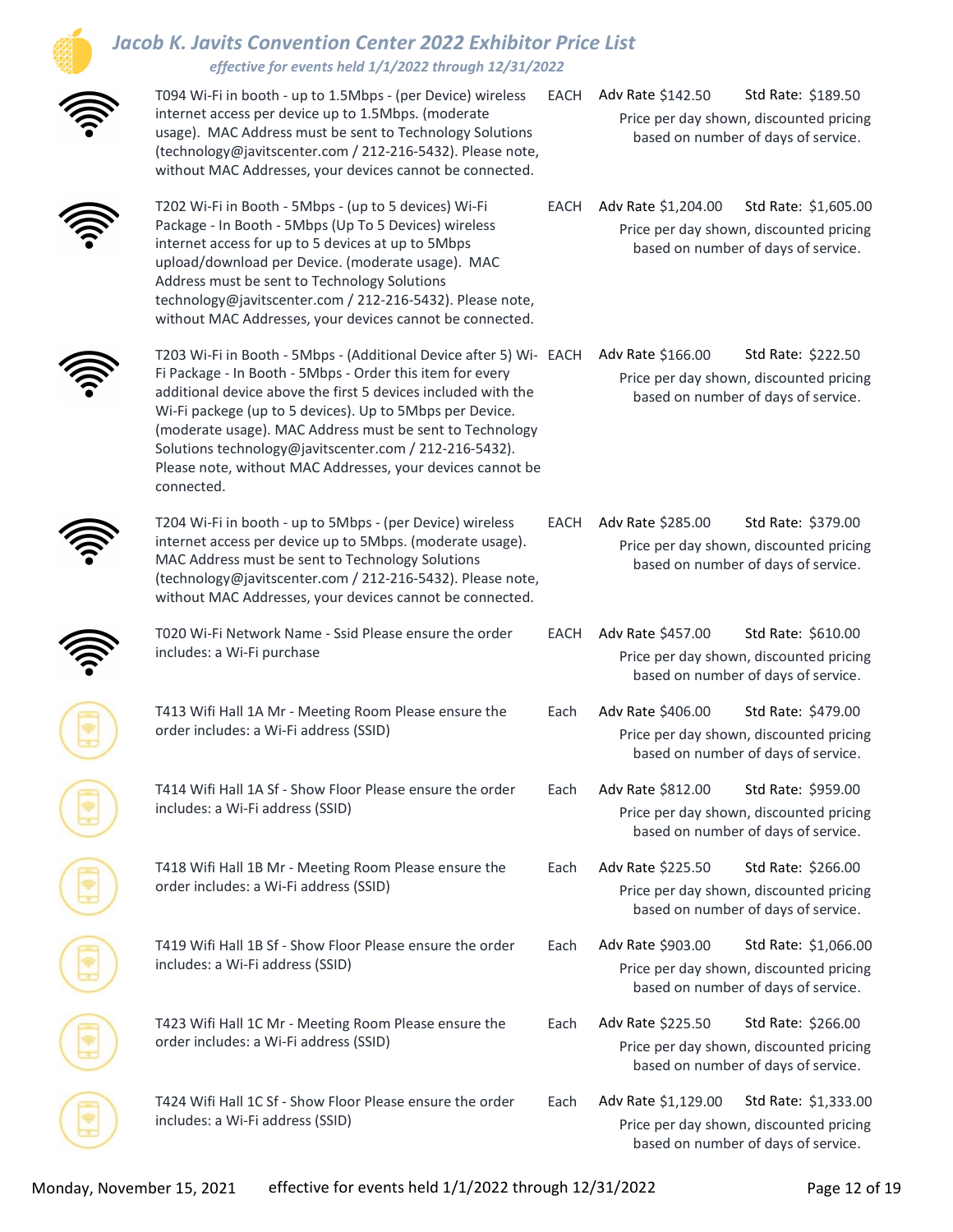## Jacob K. Javits Convention Center 2022 Exhibitor Price List

|  | effective for events held 1/1/2022 through 12/31/2022                                                         |      |                                                                                |                                                                                |  |  |
|--|---------------------------------------------------------------------------------------------------------------|------|--------------------------------------------------------------------------------|--------------------------------------------------------------------------------|--|--|
|  | T428 Wifi Hall 1D Sf - Show Floor Please ensure the order<br>includes: a Wi-Fi address (SSID)                 | Each | Adv Rate \$812.00                                                              | Std Rate: \$959.00                                                             |  |  |
|  |                                                                                                               |      |                                                                                | Price per day shown, discounted pricing<br>based on number of days of service. |  |  |
|  | T432 Wifi Hall 1E Mr - Meeting Room Please ensure the<br>order includes: a Wi-Fi address (SSID)               | Each | Adv Rate \$225.50                                                              | Std Rate: \$266.00                                                             |  |  |
|  |                                                                                                               |      |                                                                                | Price per day shown, discounted pricing<br>based on number of days of service. |  |  |
|  | T433 Wifi Hall 1E Sf - Show Floor Please ensure the order<br>includes: a Wi-Fi address (SSID)                 | Each | Adv Rate \$678.00                                                              | Std Rate: \$800.00                                                             |  |  |
|  |                                                                                                               |      |                                                                                | Price per day shown, discounted pricing<br>based on number of days of service. |  |  |
|  | T443 Wifi Hall D - Level 2 Mr - Meeting Room Please ensure<br>the order includes: a Wi-Fi address (SSID)      | Each | Adv Rate \$723.00                                                              | Std Rate: \$852.00                                                             |  |  |
|  |                                                                                                               |      | Price per day shown, discounted pricing<br>based on number of days of service. |                                                                                |  |  |
|  | T445 Wifi North Concourse Please ensure the order includes: Each                                              |      | Adv Rate \$1,264.00                                                            | Std Rate: \$1,492.00                                                           |  |  |
|  | a Wi-Fi address (SSID)                                                                                        |      | Price per day shown, discounted pricing<br>based on number of days of service. |                                                                                |  |  |
|  | T447 Wifi South Concourse Please ensure the order includes: Each<br>a Wi-Fi address (SSID)                    |      | Adv Rate \$406.00                                                              | Std Rate: \$479.00                                                             |  |  |
|  |                                                                                                               |      | Price per day shown, discounted pricing<br>based on number of days of service. |                                                                                |  |  |
|  | T449 Wifi Crystal Palace Please ensure the order includes: a<br>Wi-Fi address (SSID)                          | Each | Adv Rate \$2,167.00                                                            | Std Rate: \$2,557.00                                                           |  |  |
|  |                                                                                                               |      |                                                                                | Price per day shown, discounted pricing<br>based on number of days of service. |  |  |
|  | T455 Wifi Hall 3A Sf - Show Floor Please ensure the order<br>includes: a Wi-Fi address (SSID)                 | Each | Adv Rate \$1,219.00                                                            | Std Rate: \$1,438.00                                                           |  |  |
|  |                                                                                                               |      |                                                                                | Price per day shown, discounted pricing<br>based on number of days of service. |  |  |
|  | T458 Wifi Hall 3B Sf - Show Floor Please ensure the order                                                     | Each | Adv Rate \$1,986.00                                                            | Std Rate: \$2,344.00                                                           |  |  |
|  | includes: a Wi-Fi address (SSID)                                                                              |      |                                                                                | Price per day shown, discounted pricing<br>based on number of days of service. |  |  |
|  | T462 Wifi Hall 3D Sf - Show Floor Please ensure the order                                                     | Each | Adv Rate \$497.00                                                              | Std Rate: \$586.00                                                             |  |  |
|  | includes: a Wi-Fi address (SSID)                                                                              |      | Price per day shown, discounted pricing<br>based on number of days of service. |                                                                                |  |  |
|  | T465 Wifi Hall 3E Sf - Show Floor Please ensure the order<br>includes: a Wi-Fi address (SSID)                 | Each | Adv Rate \$1,535.00                                                            | Std Rate: \$1,811.00                                                           |  |  |
|  |                                                                                                               |      |                                                                                | Price per day shown, discounted pricing<br>based on number of days of service. |  |  |
|  | T467 Wi-Fi Level 4 River Pavilion SF - Show Floor Please<br>ensure the order includes: a Wi-Fi address (SSID) | Each | Adv Rate \$1,129.00                                                            | Std Rate: \$1,333.00                                                           |  |  |
|  |                                                                                                               |      |                                                                                | Price per day shown, discounted pricing<br>based on number of days of service. |  |  |
|  | T470 Wifi Level 4 Admin Mr - Meeting Room Please ensure<br>the order includes: a Wi-Fi address (SSID)         | Each | Adv Rate \$723.00                                                              | Std Rate: \$852.00                                                             |  |  |
|  |                                                                                                               |      |                                                                                | Price per day shown, discounted pricing<br>based on number of days of service. |  |  |